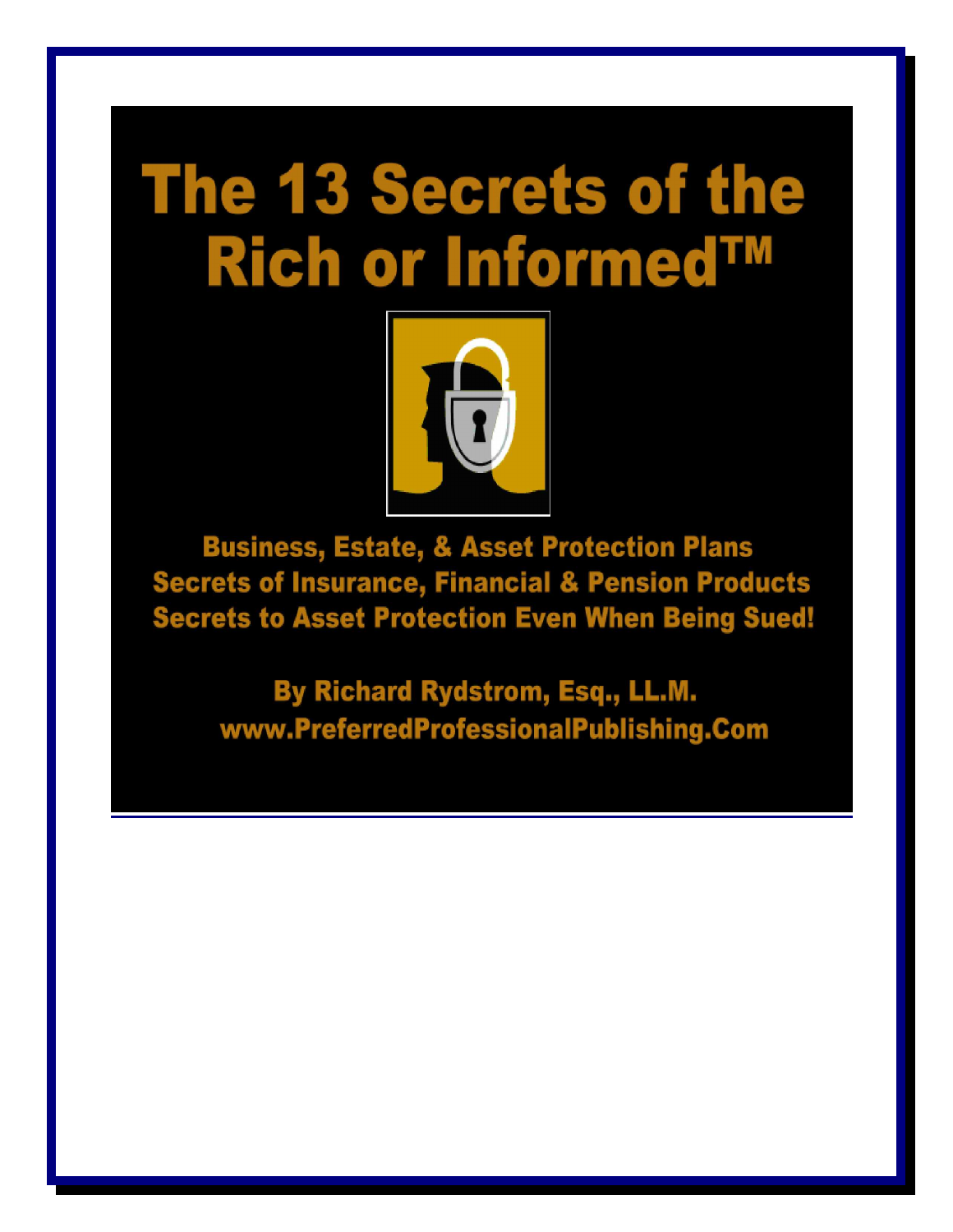## The 13 Secrets of the Rich or Informed™

Business, Estate, & Asset Protection Plans Entity, Trusts, Insurance, Pensions, Exemptions

By Richard Rydstrom, Esq., LL.M. Taxation ©1989-2010 || [rrydstrom@gmail.com](mailto:rrydstrom@gmail.com) California Attorney | National Speaker & Author

Foreword: After working on numerous high profile or celebrity files as a celebrity business manager, certain themes of success repeat in wealth building and protection; especially for clients who can afford the best. This article started as an internal cheatsheet to assist the author in his understanding of such clients, and over the years has grown into this article. As a lesson of such experience and knowledge, this article is now an annual summary and update of the 13 most commonly used devices in estate, business and asset protection planning (basic asset and risk protection). When discussing these planning matters the following devices and alternatives should be discussed with your attorney, wealth building and protection team. This list is a non-exhaustive list and only given as a tool to afford easier discussions with your professional team. Your first step in the right direction is to put together a team, which should include an estate, business and asset protection attorney, CPA, insurance agent (re life, disability, buy-sell, long term care, business interruption or income replacement, etc.), CFP (Certified Financial Planner), money manager or investment advisor and a brokerage. This article is not intended as legal, tax, accounting, financial, money management or insurance advice, and as such you may not rely upon same for that purpose. It is recommended that you hire an attorney experienced in this area to plan your business, estate and protection matters.

#### **13 Most Common Business and Estate Protection Planning Tools or Devices!**

1. Revocable Living Trust (or Living Trust). The public knows this device as a Living Trust. The Living Trust is most often used to avoid Probate, its costs and delays. In tax circles it is called the Section 671 Trust or disregarded tax entity trust. It is generally a tax-neutral device. However, you may use this trust to invoke maximum estate tax exclusions for the husband and wife. In larger estates, it is often advisable to put certain assets in various other devices (e.g. LLC, Children's Trusts, Life Insurance Trust, C or S Corporations, Private Retirement Trust, Pensions, etc.) for asset and risk protection, as well as for tax reduction reasons. Interests assigned into certain other devices may be assigned to the Living Trust.

Contrary to myth, generally it is not intended as an asset protection safeguard, at least during life (while it is revocable). Assets held in your living trust are not protected from the reach of creditors. (Ca. Prob. Code, Sections 18200, 15304 (a), 15304 (b)). However, you can achieve some measure of property "characterization" protection (as separate, community, etc.) if the husband and wife maintain separate living trusts with property agreements.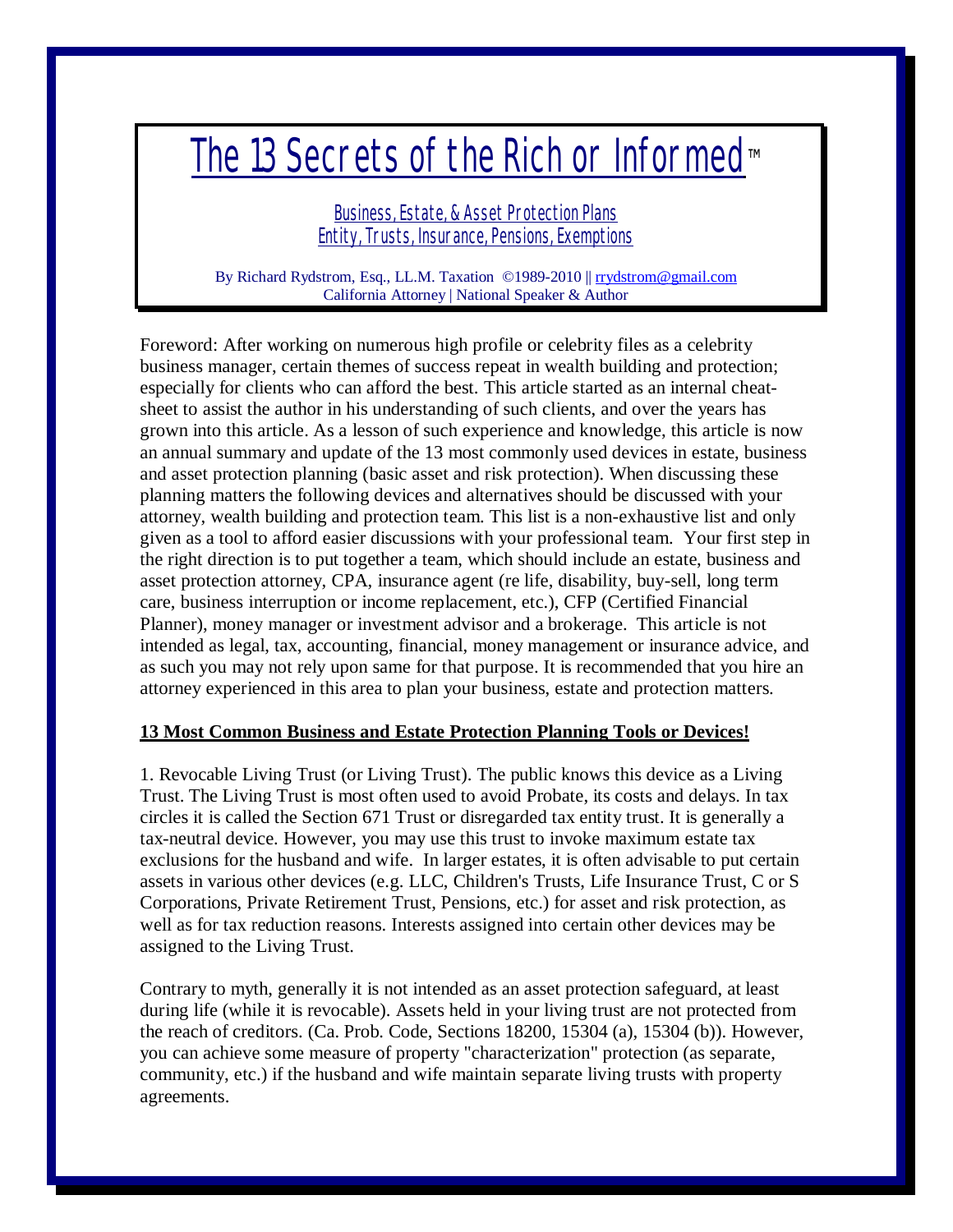With proper business and estate protection planning, the living trust is commonly used to hold 'select' property and all of your (personal) property "interests". Such interests are usually derived from your ownership of property or real estate (rental units) held or owned in one or more of the entity devices mentioned hereinbelow (or other devices not mentioned herein). Also, the Living Trust can hold such interests in investment accounts or money management accounts. Such investments may be held personally, in the Living Trust, or in an LLC (with its interests held by the Living Trust).

You should have a money manager or investment advisor retained for what we call asset appreciation, growth and liquidity planning. You need to plan your retirement by considering your insurance (life, disability, long term care, etc.) and cash management needs (from investments, and cash equivalents) in the event of disability or death. You must project your liquid or cash equivalent assets necessary to meet your potential taxes upon disability or death, and needs of your beneficiaries. Most persons commonly use the living trust in business and estate protection planning as a central planning device or quarterback. It is part of most business and estate protection plans, as it can avoid probate and act as the directing authority for all or most of your property disposition plans, including certain investments. Although certain investment accounts are considered "POD" accounts may avoid probate (or "payable on demand" accounts), you should coordinate PODs consistently with your estate, business and retirement plans, which includes your Living Trust. For some estates, this device alone is not sufficient as a business, estate and asset protection planning solution. To have maximum effectiveness, it should be used with one or more of the other devices or techniques mentioned hereinbelow.

2. Pour-Over Wills. This device is used in conjunction with your Living Trust. It directs property disposition to the Living Trust to avoid probate. It is intended to be a "catch-all" over property left out of your Living Trust for one reason or another. Each client will generally use one Pour-Over Will.

3. California Advanced Health Care Directive (Durable Power of Attorney). This document is used primarily to direct your attorney-in-fact on how you wish to be cared for in the event of certain illnesses, incapacity, or disability. It is similar to the so-called Living Will. Different states have varying rules on such device(s). For example, California has a statutory durable power of attorney for health care in the form of a Directive called the California Advanced Health Care Directive. Adults and spouses should have an 'Anti-Schiavo' health care directive covering medical decisions, pain and pull the plug issues and final wishes. These matters should also be addressed on behalf of minor children, so medical care providers and the court will have clear evidence of the intent of the parents or guardians in the event they are unavailable. Your children deserve to have all of the same questions asked and answered in the formulation of an estate plan, as you and your spouse do. You should be confident that your nominated guardian will execute or interpret his or her "discretion" consistent with your intent and directions when it comes to key decisions concerning the life, disability and death of your children. You should leave nothing to chance. The author refers to this as a Kid's Legal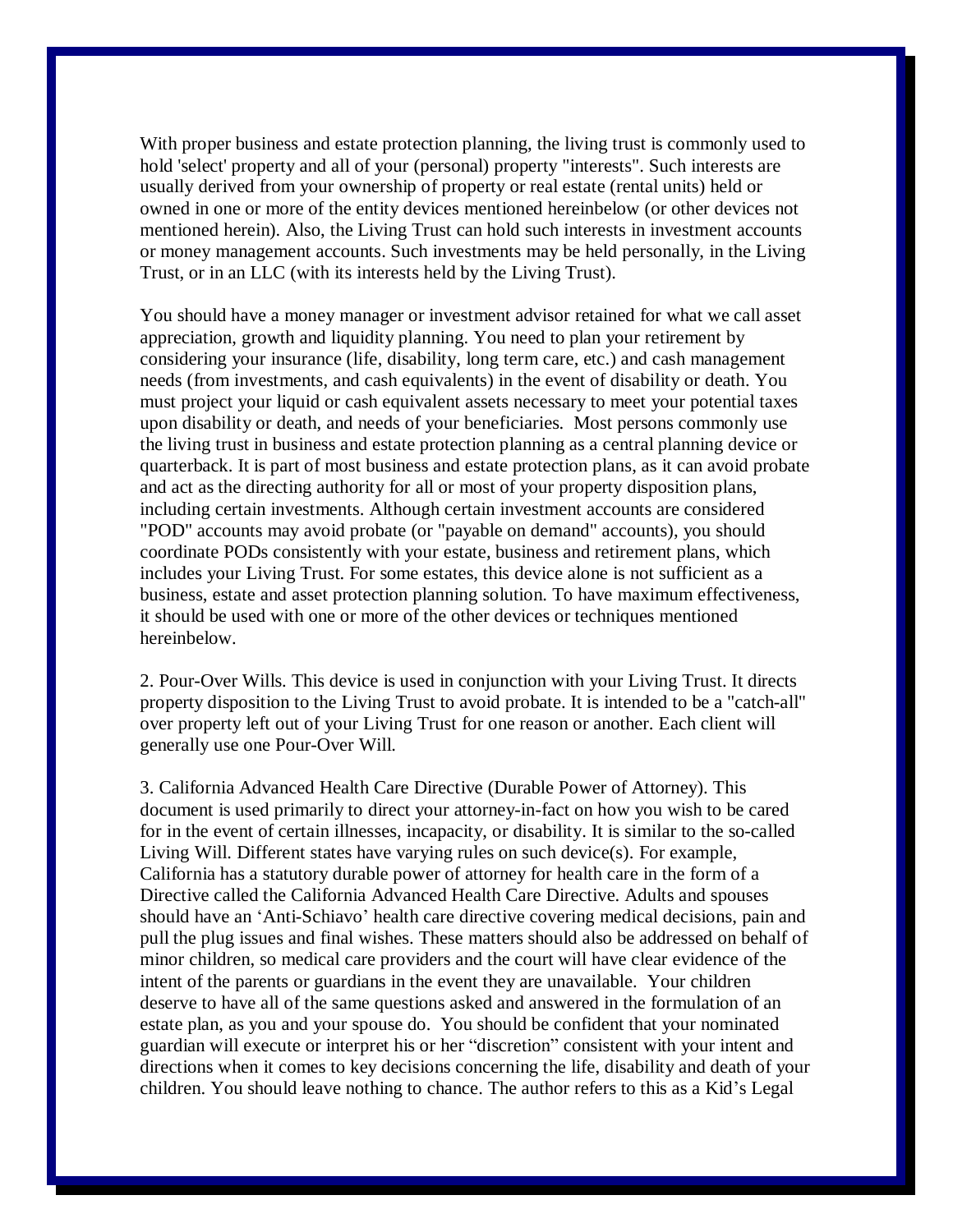Protection Kit<sup> $TM$ </sup> that could be included in the Living Trusts / Wills and estate plans. This is a major expansion of the typical protections offered in standard living trust/will formats.

4. Durable Power of Attorney for Asset Management. This document is used primarily to direct your attorney-in-fact on how to manage, run, control or dispose of your assets (or certain assets) in the event of certain illnesses, incapacity, or disability. In the event of disability, this document is critical. It will allow you to direct the person(s) of your choice in making business decisions over certain real or personal property (and businesses). It can be very effective for small and family businesses, and landlords (rental properties). For example, per your direction, it could allow for the refinance or sale of real estate.

5. Family Limited Partnership (FLP). This is a very popular business and estate planning instrument (especially before the LLC) used for many purposes, some of which include asset protection, favorable pass-thru taxation, ability to control transferred property (as managing member or per the LLC), reducing estate or income taxes, life insurance ownership, and fractional gifting with use of beneficial "discounts" (e.g. a tax free gift of \$20,000 may be worth conservatively (approximately) \$30,000 thereby reducing income tax on its appreciation or growth, and eventually, estate taxes). This device is a limited partnership, which requires a general partner and at least one limited partner. But be aware that, by definition the general partner has "control", and also unlimited liability. The "limited's" have no management powers (and cannot, by definition "manage') and are therefore are afforded limited liability.

Charging Order - The family limited partnership will protect its assets from partner creditors. It has the power of the favorable asset protection charging order laws. (Ca.Corp.C 15522, 15673; Fla. Stat. 620.22; Ariz.Rev.Stat.Ann. 29-341; Nev. Rev. Stat. 88.535; NY Partnership Law 111 McKinney; Tex, Code Ann art. 6132a-1 7.03, etc.). However, be aware, in California, effective January 1, 2003 the law changed to allow "foreclosure" of interests. This is a dangerous change and a blow to the asset protection feature of the charging order. Normally a charging order is the exclusive remedy and will only allow the creditor to obtain certain distributions from the entity, if any, and not the assets. However, in such cases, generally the creditor would receive a taxable event (RevRule 77-137) upon the issuance of a charging order (as constructive income), even if he/she receives no cash or property. This could be a powerful settlement device. It appears that one should consider opening an FLP (or LLC) in a state that does not allow "foreclosure", like Wyoming or Nevada, and then qualify to do business in their own state. For example, in California a foreign entity to qualify to do business is about a \$100 filing fee. In this example, that would invoke the California Corporations Code respecting the application of laws of the situs concerning the integrity or governance of such entity (or the charging order).

By tax definition the limited partners are "passive investors" with passive income or loss. To obtain limited liability for all members, see the Limited Liability Company (LLC) below. To allow passive investors some voice in management without fear of losing limited liability, see the LLC. To make passive investors active without loss of limited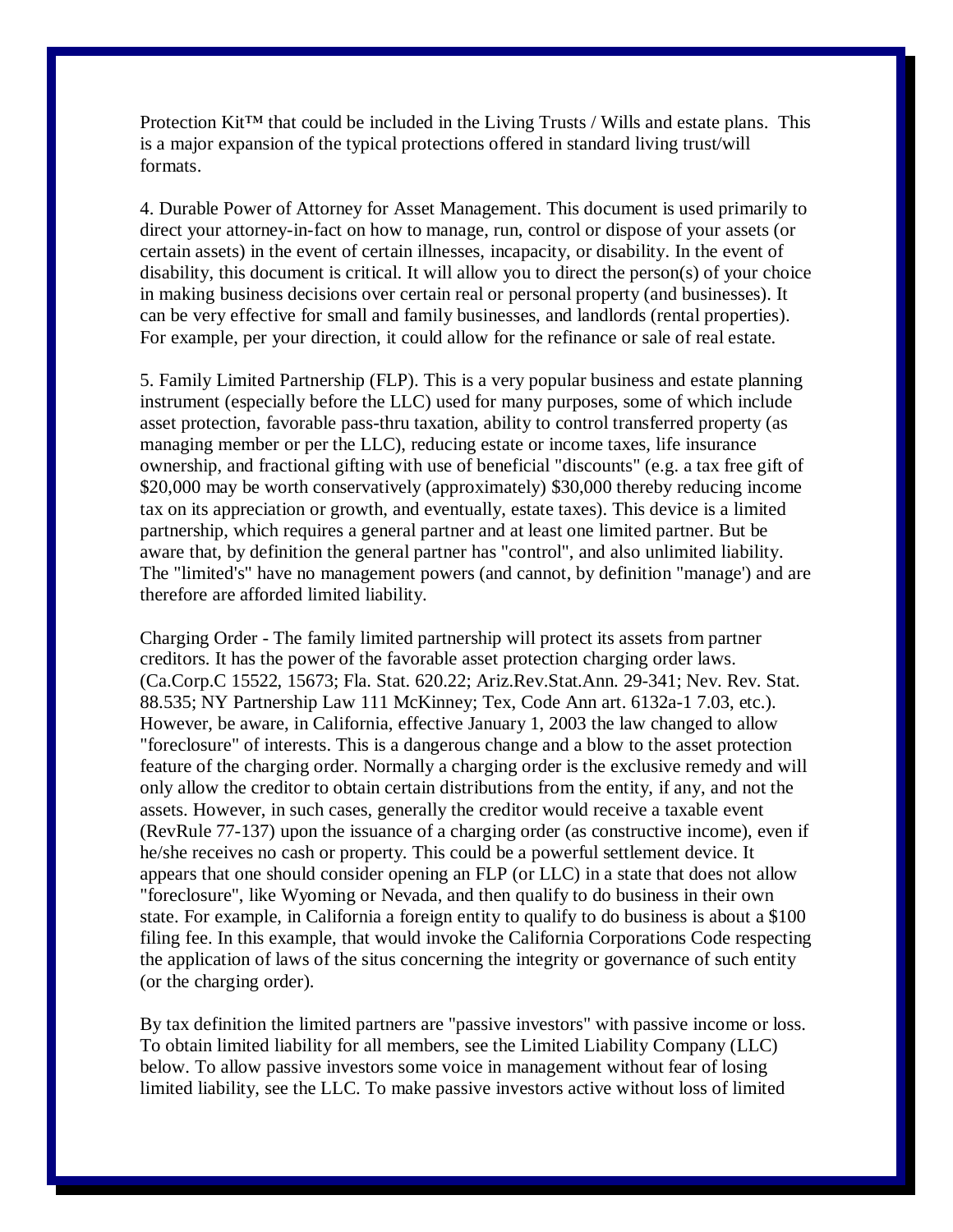liability status, see the LLC. To obtain family limited liability protections including the charging order, and favorable pass-thru taxation, or favorable single-member ownership taxation, see the LLC below.

6. Irrevocable Life Insurance Trust (ILIT). Contrary to common myth, life insurance is generally taxable at your death (as it is included in your estate valuation). However, life insurance originated or placed into an irrevocable life insurance trust, is generally not taxable to the deceased estate. The irrevocable life insurance trust is generally nonamendable and often used to hold and receive life insurance which removes the value of it from the settlors estate for estate tax purposes. There are strict rules of compliance and exceptions. For example, settlors or owner of the policy may be the trustee or retain unfettered control over the trust or incidents of ownership over the policy may have potential estate liability for those policies, and life policies transferred within 3 years of death may not avoid estate taxation. However, the ILIT is one of the most effective methods to avoid taxation of life insurance proceeds, reduce the value of your estate, and reduce estate taxes. The use of insurance has been key to the financial health of the upper middle class and the rich. Life insurance is often used for tax-cost-wealth-replacement, and as a wealth creator for surviving spouses, heirs, and future generations.

California law supplies protection of life insurance from creditors as follows:

**CCP 704**.100. (a) Unmatured life insurance policies (including endowment and annuity policies), but not the loan value of such policies, are exempt without making a claim.

 (b) The aggregate loan value of unmatured life insurance policies (including endowment and annuity policies) is subject to the enforcement of a money judgment but is exempt in the amount of nine thousand seven hundred dollars (\$9,700). If the judgment debtor is married, each spouse is entitled to a separate exemption under this subdivision, and the exemptions of the spouses may be combined, regardless of whether the policies belong to either or both spouses and regardless of whether the spouse of the judgment debtor is also a judgment debtor under the judgment. The exemption provided by this subdivision shall be first applied to policies other than the policy before the court and then, if the exemption is not exhausted, to the policy before the court.

 (c) Benefits from matured life insurance policies (including endowment and annuity policies) are exempt to the extent reasonably necessary for the support of the judgment debtor and the spouse and dependents of the judgment debtor.

Also, disability, business interruption, or income replacement insurance are often used as a means to income stability. Life insurance is also critical for effective business planning. For example, life insurance is critical for key-man, buy-sell and certain joint venture business agreements. You should seek the advice of a professional insurance agent, as all insurance is not created equally.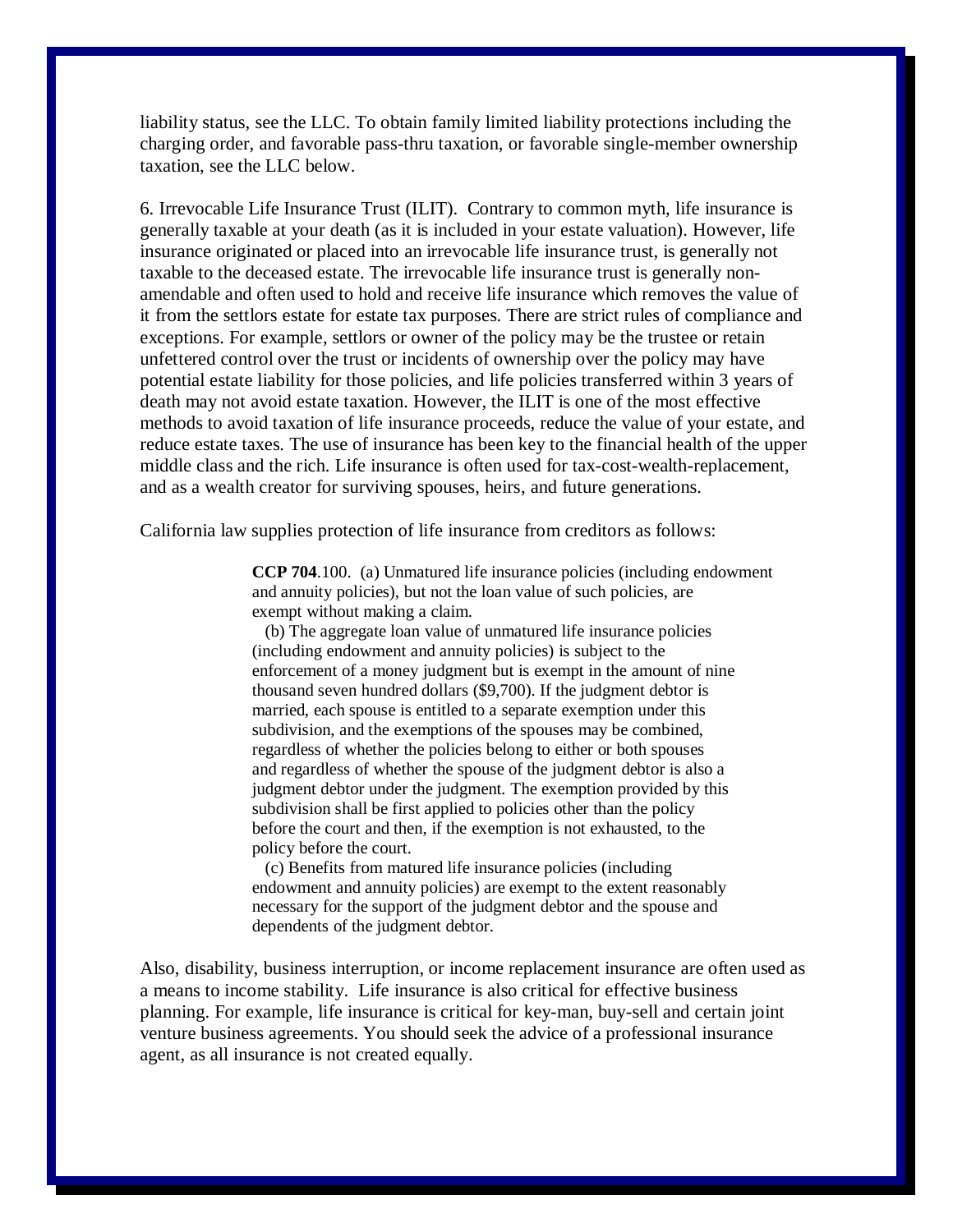7. Children's Trust . Although a creature of many forms, usually it is couched in IRC 2503 (b) or (c). Generally it is an irrevocable trust used to hold property for the benefit of your children. Parents may gift or sell assets to the children's trust and lease or loan certain assets back. This device does carry a high measure of estate and asset protection from creditors. It can also reduce estate and income taxes.

8. Charitable Remainder Trust (CRT). This irrevocable trust is usually used to receive and hold property for the purpose of making charitable gifts, supplying income from such assets for life, achieving current charitable donations, or reducing capital gains tax. It requires the making of a "complete" charitable gift. It may also be used in conjunction with your estate plan including a family Foundation (which are no longer recommended), or "your" own charity. In the most basic sense, your property is transferred to the trust, and the trust sells the property, deferring certain taxes. The trust then invests the sale proceeds, and you receive an income and/or principal payout therefrom (depending upon the device, and factors including the term of the trust and your life expectancy). The trust monies (or res) are protected from most outside liability attacks.

Life insurance must also be seriously considered for wealth replacement and also as a wealth creator. Life insurance is effectively used in a CRT to replace any so-called "gift", and often times results in an increase in wealth for your heirs. See you attorney, and life insurance specialists before acting upon such a plan. Also consider a CLT (Charitable Lead Trust).

9. Limited Liability Company (LLC). An LLC is a creature of state statute. It varies from state to state. It most often takes the form of a limited partnership for purposes of liability, accounting and taxation. Certain LLC's can elect to be taxed as corporations. Most clients will desire the form of a "limited partnership" (not a "corporation"), especially if residential or commercial rental properties or other capital assets are to be held or owned by the LLC. See Articles and the Landlord's Asset & Insurance Protections Kit<sup>™</sup> on [www.LandlordsClub.Com.](http://www.LandlordsClub.Com)

Generally all of the favorable attributes of the (family) limited partnership discussed above apply to the LLC, including but not limited to: asset protection, favorable pass-thru taxation (Subchapter K partnership taxation), the ability to control transferred property (as a managing member or per the LLC), ability to reduce estate or income taxes, life insurance ownership, fractional gifting with the use of beneficial "discounts", ability to allow passive investors a voice in management without fear of losing the limited liability status, the ability to make passive investors active without loss of limited liability status, favorable asset protection charging order laws (Ca.Corp.C 15522, 15673; Fla. Stat. 620.22; Ariz.Rev.Stat.Ann. 29-341; Nev. Rev. Stat. 88.535; NY Partnership Law 111 McKinney; Tex, Code Ann art. 6132a-1 7.03, etc.), and the favorable single-member ownership taxation (TR 301.7701 et seq) which does not require a separate entity tax return or Federal ID number. However, be aware that some states, for example, in California, effective January 1, 2003, changed the law to allow "foreclosure". Also note that certain cases have allowed single-owned LLCs to be pierced. These are dangerous changes and a blow to the asset protection feature of the charging order and the single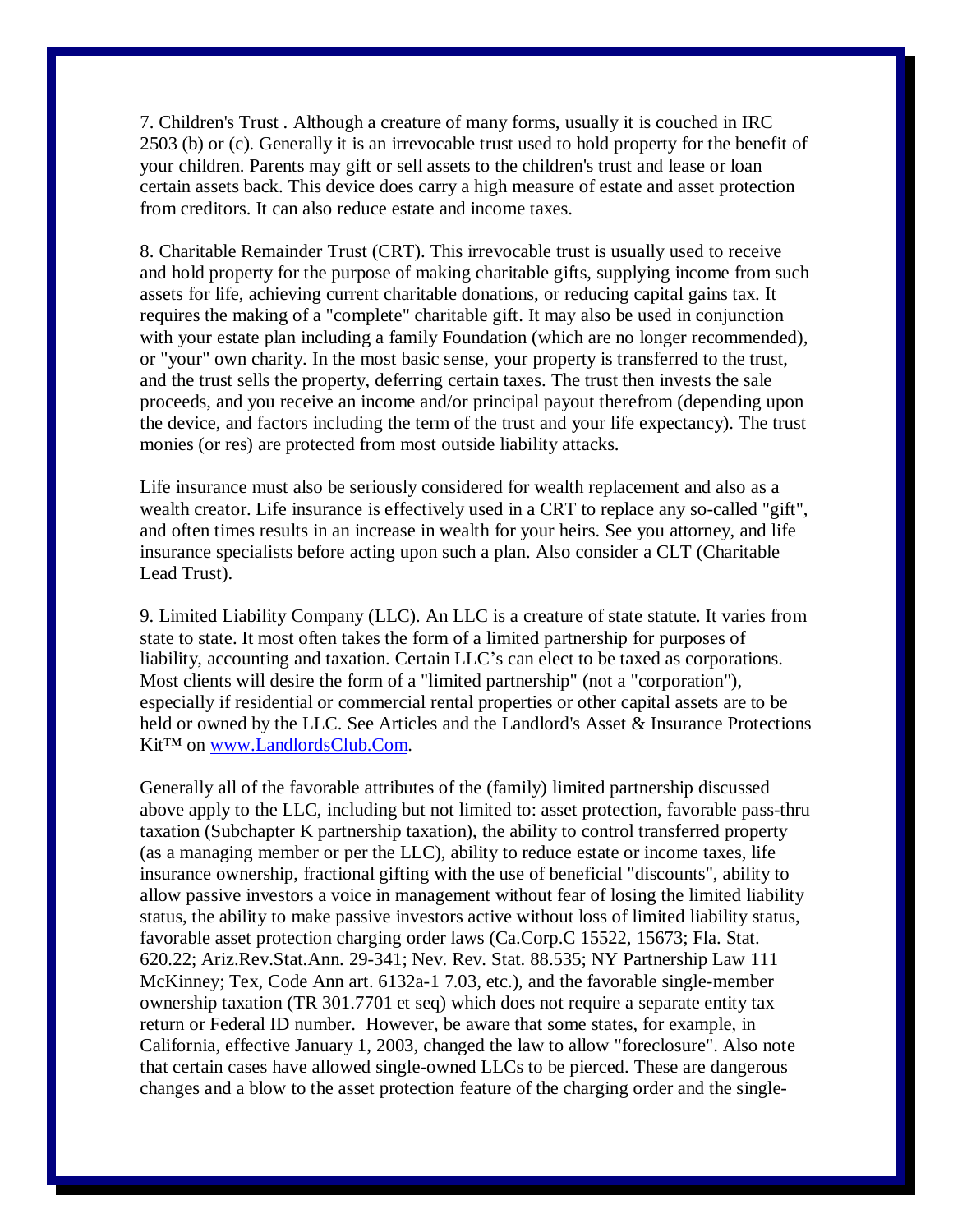member LLC. Normally a charging order is the exclusive remedy and will only allow the creditor to obtain certain distributions from the entity, if any; but not the assets. In such cases, generally the creditor would receive a taxable event (RevRule 77-137) upon the issuance of a charging order (as constructive income), even if he/she receives nothing.

10. Will. - Two words: Warning, PROBATE! The old-faithful estate planning tool, the Will, is often times not the appropriate estate planning choice in modern times. With modern business or estate planning, the Revocable Living Trust (with a Pour-Over-Will) is often the best choice. The historical Will is possibly the simplest document to implement, however, it does not avoid Court Probate. The Will may cost your family great Probate expense (2-10% of the gross value), delay and court battles (with Will challenges and lawsuits). However, the marital deduction provisions often used in Revocable Living Trust may also be used in the Will, but probate, its delay and costs will not be avoided by doing so. For an article on the losses incurred by using Wills, see: Celebrity Wills And Trusts!<sup>™</sup> Legal & Financial Health Check-Up on <http://clublegal.com/html/goto.html>.

11A. The Corporation: "C" Corporation. The "C" corporation is often the best entity for front line business operations that can afford maximum tax write-offs (however, the Sub-Chapter  $S$  ("S") is getting closer, year after year). Corporations are often used to operate a business with limited liability, and to divide up your business activities for creditor and lawsuit protection reasons. It is often beneficial to segment your "risky" business activity (or assets) from your "safer" activity (or assets), or to have certain corporation(s) act as partner(s) to other devices. The "C" or "S" corporation may be used to as your front line business entity, which in this day and age, is expected to be sued.

The "C" corporation is often used to "conduct" business with minimum asset ownership. Certain capitalization rules must be satisfied with legal contributions, insurance and credit. The "C" corporation is often used to maximize corporate and "fringe benefit" deductions. However, if "C" deductions and fringe benefits are not used, the "C" corporation will be vulnerable to "double taxation" (taxation once at the corporate tax return level and again at the personal "wage" level). The corporation may have superior payroll tax opportunities. (See Sole Proprietorship vs. Corporations - Lower Corporate Tax Rates vs. Double Taxation - A Payroll Tax Comparison).

11B. "S" Corporation . Like the "C", the "S" is often used to achieve the same level of limited liability protection, but with less fringe benefit tax deductions. However, the "S" comes with pass-through taxation, which is often advantageous to many clients who expect (some) losses in the first years of operation, or use the "S" with other devices named herein, etcetera. The tax attributes of income, deduction, credit and loss are passed-through to the shareholder's personal tax return. The "S" corporation does have several limitations that you must be aware of, including but not limited to (a) limited loss deductions when debt is in excess of basis, (b) the lack of increase in basis due to entity level debt (whereas the LLC and FLP (LP) does not have such limitations), etc. For example, for basis reasons, an S owner should consider getting a loan personally (not the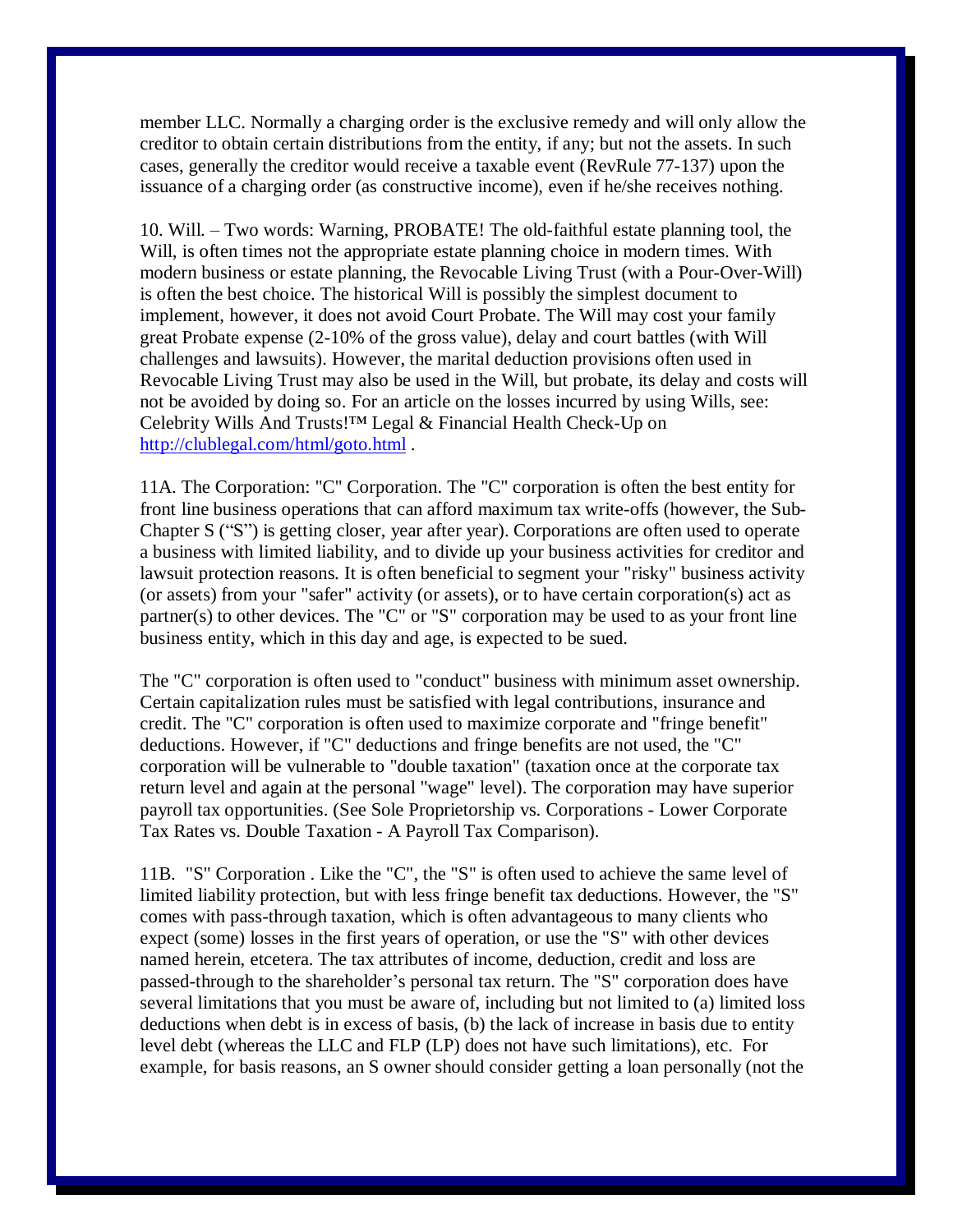S itself ) as opposed to the LLC (or FLP) which can have the entity itself get the loan and benefit from that increase in basis adjustment.

12. The Business or Land Trust. The business trust is often used as an alternative to the other business devices to operate a business and add a level of privacy and potential creditor protection; or used to hold rental real estate. The trustee may be a person not owning the beneficial interests therein. Often family members may be effective holders of the generally "private" beneficial interests of the business trust. Warning - the beneficial interests may be attachable by creditors.

13A. Other Devices or Secrets. Other devices used include the Grantor Retained Annuity Trust (GRAT, GRUT, GRIT), Qualified Personal Residence Trust (QPRT), Self Canceling Installment Note (SCIN), Private Retirement Trust (PRT), selling to a Intentionally Defective Irrevocable Trust (IDIT), SOs, Pools, 1031 exchanges, 1031- TICs, Cost Segregation Depreciation on Real Estate, etc.

13B. Converting Non-Exempt Assets to Exempt Assets. In addition to homestead exemptions which have limited but effective value, one of the most powerful asset protection methods is converting the non-exempt assets to exempt status. This can be done is various ways including by trusts, pensions and (marital or separate) property or transmutation agreements. For example:

a. Private Retirement Trust (PRT). The PRT is one of the most powerful devices used to enhance an estate and business plan which protects the wealth, equity or assets transferred into this irrevocable trust for purposes of retirement. The authority of such a trust is a create of local state statute, which varies state to state. For example, in California, under its Code of Civil Procedure Section 704.115(b), all amounts held, controlled, or even distributed by a private retirement plan are exempt. This means that you could even transfer certain assets to a PRT during litigation or after a judgment. The term "private retirement plan" is not defined in the state code however, typically, the retirement plan would be sponsored by an employer (LLC), in writing pursuant to an actuarial calculation based upon numerous retirement factors including age. The California code states in part as follows:

> **704**.**115**. (a) As used in this section, "private retirement plan" means:

 (1) Private retirement plans, including, but not limited to, union retirement plans.

 (2) Profit-sharing plans designed and used for retirement purposes.

 (3) Self-employed retirement plans and individual retirement annuities or accounts provided for in the Internal Revenue Code of 1986, as amended, including individual retirement accounts qualified under Section 408 or 408A of that code, to the extent the amounts held in the plans, annuities, or accounts do not exceed the maximum amounts exempt from federal income taxation under that code.

 (b) All amounts held, controlled, or in process of distribution by a private retirement plan, for the payment of benefits as an